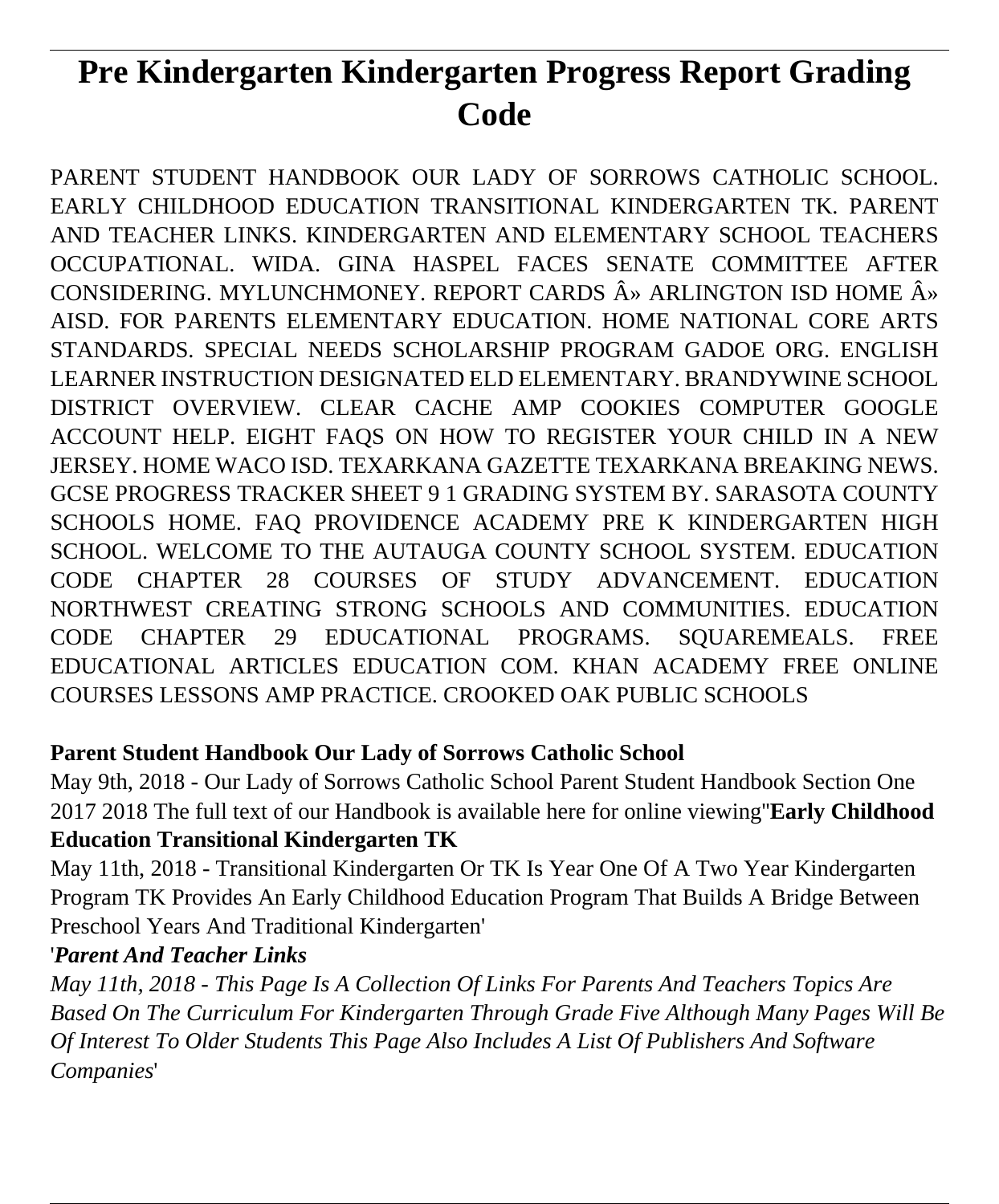#### '**kindergarten and elementary school teachers occupational**

april 12th, 2018 - kindergarten and elementary school teachers instruct young students in basic subjects such as math and reading in order to prepare them for future schooling' '**wida**

#### **may 10th, 2018 - wida supports academic language development and academic achievement for linguistically diverse students through high quality standards assessments research and professional development for educators**'

#### '**Gina Haspel Faces Senate Committee After Considering**

May 8th, 2018 - Watch Gina Haspel Faces Senate Committee After Considering Withdrawal From CIA Director Nomination A CBSN Video On

CBSNews Com View More CBSN Videos And Watch CBSN A Live News Stream Featuring Original CBS News Reporting''**mylunchmoney** may 8th, 2018 - mylunchmoney is now myschoolbucks your school district has upgraded to myschoolbucks if you were a mylunchmoney user all of your account information including students account balances meal histories smartpay payments and profile details are available at

# myschoolbucks"**REPORT CARDS A>> ARLINGTON ISD HOME A>> AISD**

MAY 11TH,  $2018$  – FLEMENTARY 1ST SIX WEEKS  $\hat{a} \in C^{\infty}$  ENDS FRIDAY SEPTEMBER 29 2017 WEDNESDAY SEPTEMBER 13 DISTRIBUTE PROGRESS REPORTS FRIDAY OCTOBER 6 SCHOOLS DISTRIBUTE REPORT CARDS TO STUDENTS K 6'

#### '**For Parents Elementary Education**

May 8th, 2018 - Parents if you are new to the Henderson County area you may have a lot of questions about the school system The following

information will provide the answers to many of your questions''**home national core arts standards** may 11th, 2018 - a process that guides educators in providing a unified quality arts education for students in pre k through high school read more  $a^{+}$ 

#### '**Special Needs Scholarship Program Gadoe Org**

May 7th, 2018 - The Georgia Special Needs Scholarship GSNS Program Is A School Choice Program Available For Special Needs Students Attending Georgia Public Schools Who Are Served Under An Individualized Education Plan IEP''**english learner instruction designated eld elementary**

may 10th, 2018 - description disciplinary discussions using text sets dduts is a designated eld unit that provides an instructional target for english

learners $\hat{\mathbf{a}} \in \mathbb{M}$  progress in the eld standards for the second semester of an academic year

#### '**brandywine school district overview**

may 10th, 2018 - it is the directive of the board of education that the brandywine school district shall not discriminate in its employment practices

or its educational programs and activities for students on the basis of race color religion national origin sex sexual orientation marital status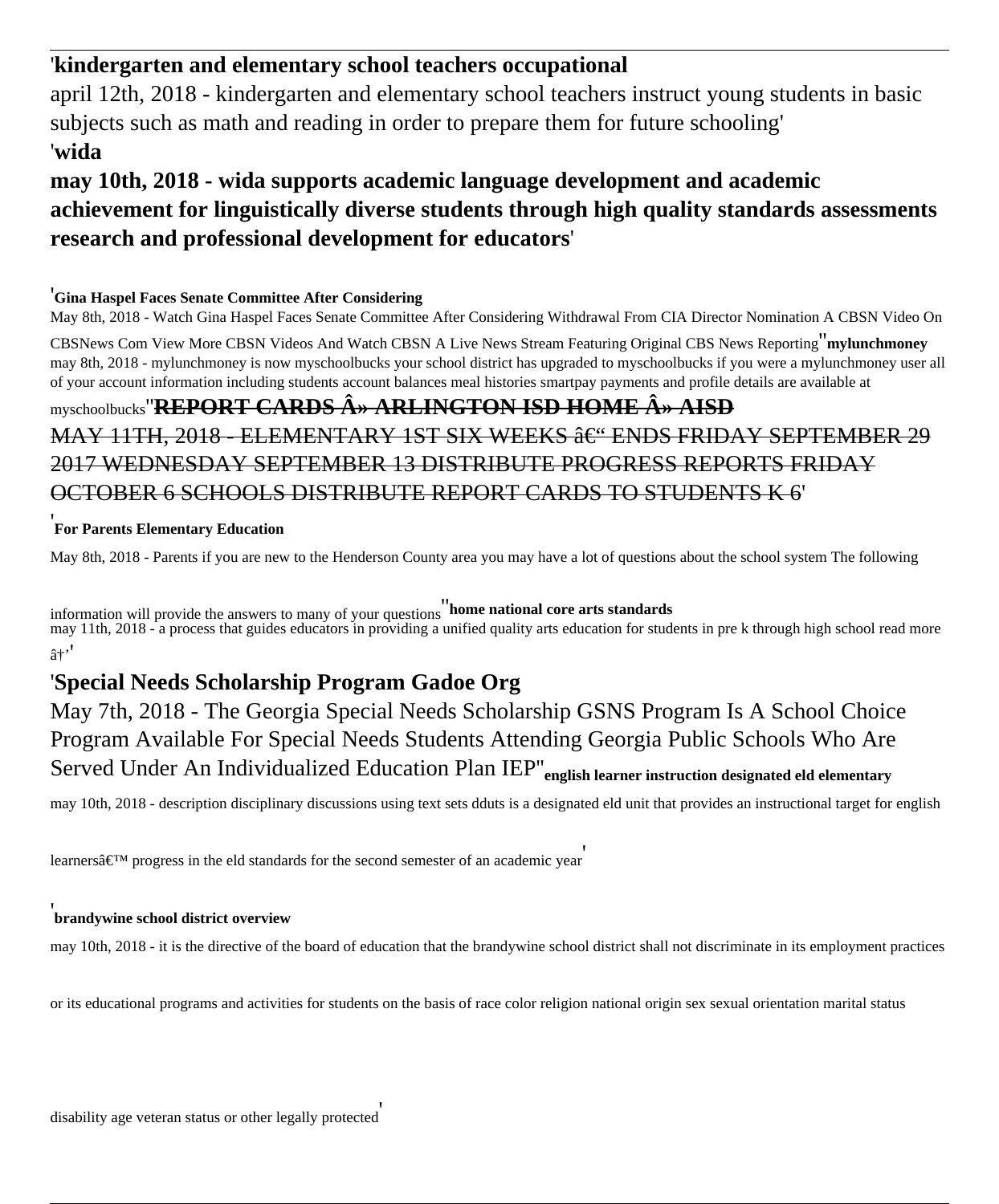'**Clear Cache Amp Cookies Computer Google Account Help May 10th, 2018 - When You Use A Browser Like Chrome It Saves Some Information From Websites In Its Cache And Cookies Clearing Them Fixes Certain Problems Like Loading Or Formatting Issues On Sites**''**eight faqs on how to register your child in a new jersey**

may 8th, 2018 - eight faqs on how to register your child in a new jersey public school''**Home Waco ISD** May 11th, 2018 - Are You A Prospective Employee Waco ISD Job Fair I Want To Work For Waco ISD Video PSA Current Job Opportunities Apply Online Teacher Mentoring'

#### '*texarkana gazette texarkana breaking news*

*may 10th, 2018 - the texarkana gazette is the premier source for local news and sports in texarkana and the surrounding arklatex areas*'

#### '*GCSE Progress Tracker Sheet 9 1 Grading System By*

*May 10th, 2018 - This Resource Has Been Designed For Tracking Progress Throughout The GCSE Course Using The 9 1 GCSE Grades I Have Added Fine Grades With An L Low To H High Scale So Progress Within Grades Can Be Tracked Through Rigorous Assessment*''**sarasota county schools home**

**may 11th, 2018 - sarasota county schools is a public school district serving all of sarasota county florida the school district of sarasota county prepares students to achieve the highest learning standards by engaging a high quality staff involved parents and a supportive community**'

### '**FAQ Providence Academy Pre K Kindergarten High School**

May 11th, 2018 - Parents Are Kept Apprised Of Student Performance Regularly And Frequently Report Cards Are Issued Quarterly For The Grammar School And At Trimesters In The Logic And Rhetoric School'

#### '**welcome to the autauga county school system**

may 10th, 2018 - this website endeavors to comply with best practices and standards defined by section 508 of the u s rehabilitation act if you would like additional assistance or have accessibility concerns please contact lynn ray at webmaster acboe net'

#### '**education code chapter 28 courses of study advancement**

**may 8th, 2018 - education code title 2 public education subtitle f curriculum programs and services chapter 28 courses of study advancement subchapter a essential knowledge and skills curriculum**'